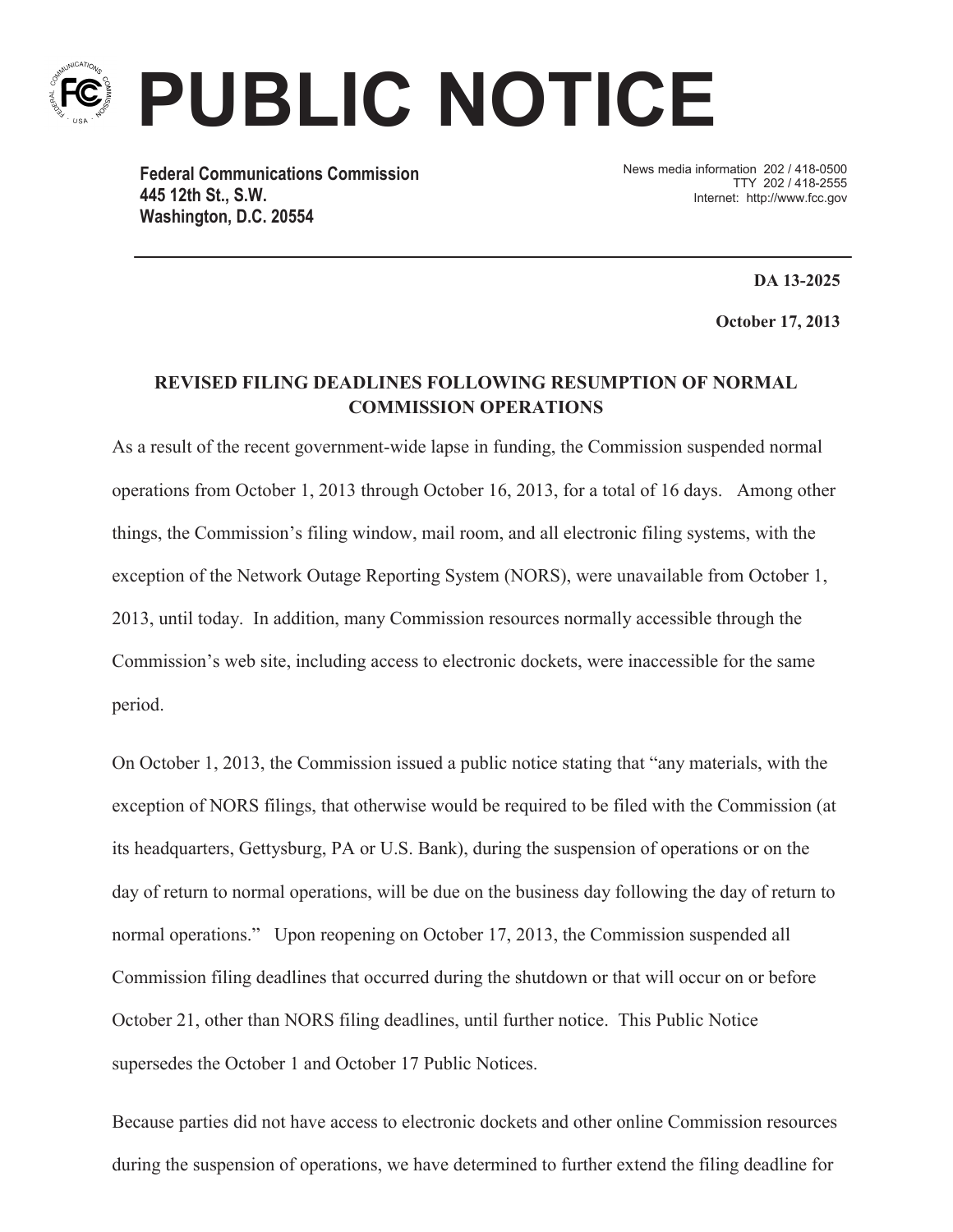regulatory and enforcement filings, with the exception of NORS filings and certain other specified filings, so as to provide filers with access to Commission resources for the period they would have had absent the suspension of Commission operations. Filings, with the exception of NORS filings and certain other specified filings, that were due between October 1 and October 6 will be due on October 22, 2013. Filings, with the exception of NORS filings and certain other specified filings, that were due between October 7 and October 16 will be due 16 days after the original filing date, an extension equivalent to the period of the Commission's closure. Thus, for example, a filing that would have been due on October 7, will be due on October 23, an extension of 16 days. To the extent the revised due dates for filings under this Public Notice fall on a weekend or other Commission holiday, they will be due on the next business day. Finally, any regulatory and enforcement filings that would otherwise be required to be filed between October 17 and November 4 with the exception of the NORS filings and other specified filings, will be due for filing on November 4, 2013 (which is the first business day following a 16-day period after the Commission's October 17 reopening).

We are setting filing deadlines different than the general deadlines set forth above in certain proceedings and classes of proceedings. They are:

> (1) Verizon Communications, Inc.; Petition for Declaratory Ruling under Section 310(b)(4) of the Communications Act, as Amended, IB Docket No. 13-230. The comments dates set forth in DA 1948 (rel. Sept. 20, 2013) are revised as follows: Comments due by October 25, 2013; replies due by November 1, 2013.

> > 2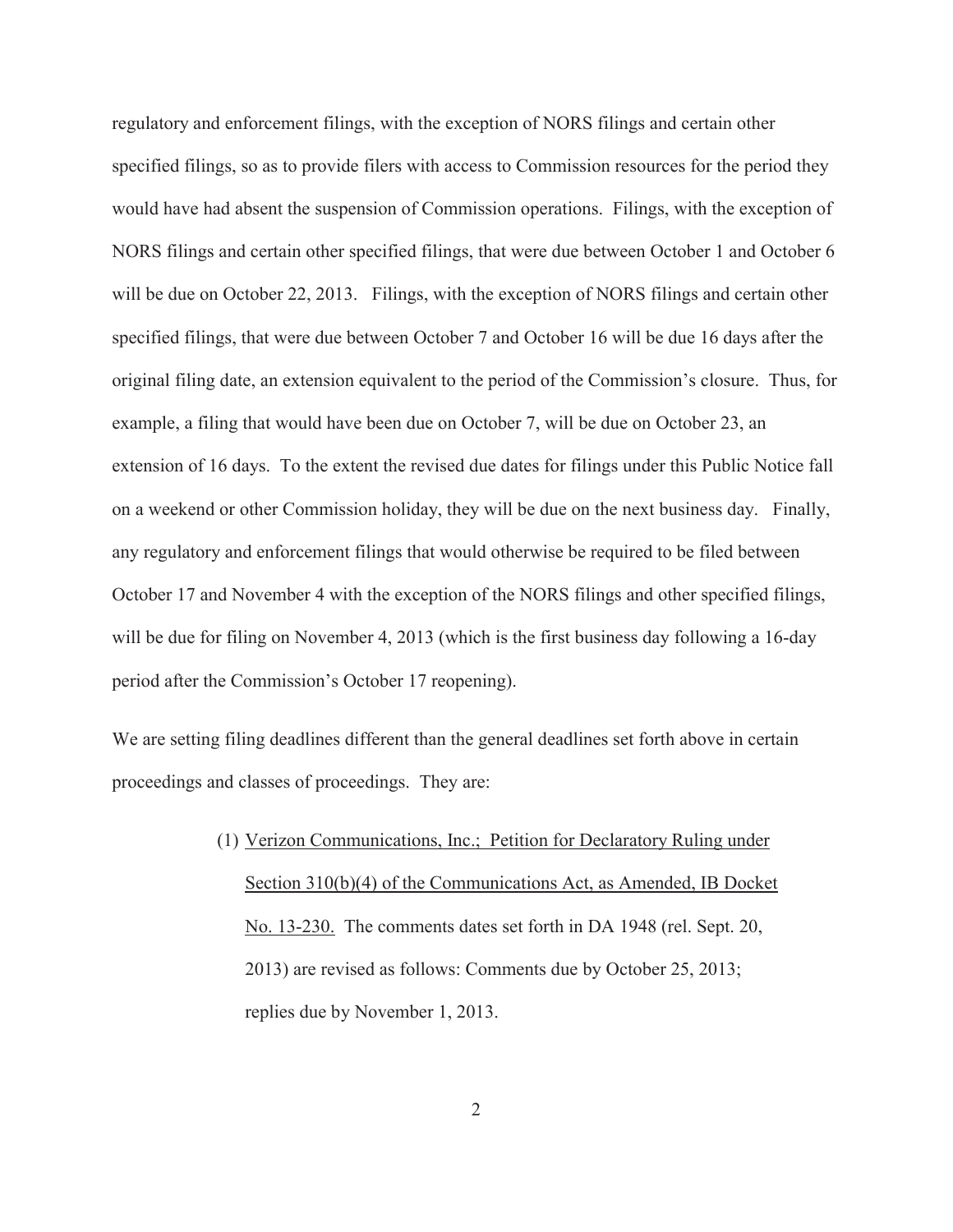- (2) 2014 Modification of Average Schedule Company Universal Service High-Cost Loop Support Formula, WC Docket No. 05-337. The comment dates set forth in DA 13-1870 are revised as follows: Comments due by November 4, 2013; replies due by November 19, 2013.
- (3) Modernizing the E-Rate Program for Schools and Libraries, WC Docket No. 13-184. On July 23, 2013, the Commission released a Notice of Proposed Rulemaking, FCC 13-100. The reply comment date is revised as follows: replies due by November 8, 2013.
- (4) Domestic section 214 transfer of control applications, WC Docket Nos. 13-223, 13-228, 13-235, 13-237. On October 1, 2013, the Commission issued a Public Notice (DA 13-2020) for domestic section 214 transfer of control applications. That Public Notice stated that comments addressing the applications would be due on the next business day after the Commission re-opens. This Public Notice supersedes the October 1, 2013, section 214 Public Notice. In addition to the filing extensions stated here, reply comments for domestic section 214 transfer of control applications will be due seven days after the comment dates established in this Public Notice.
- (5) ULS Applications/Notifications. All ULS applications and notifications filed in accordance with the Commission's rules (*e.g.,*  sections 1.913, 1.946) that were originally due on October 1, 2013,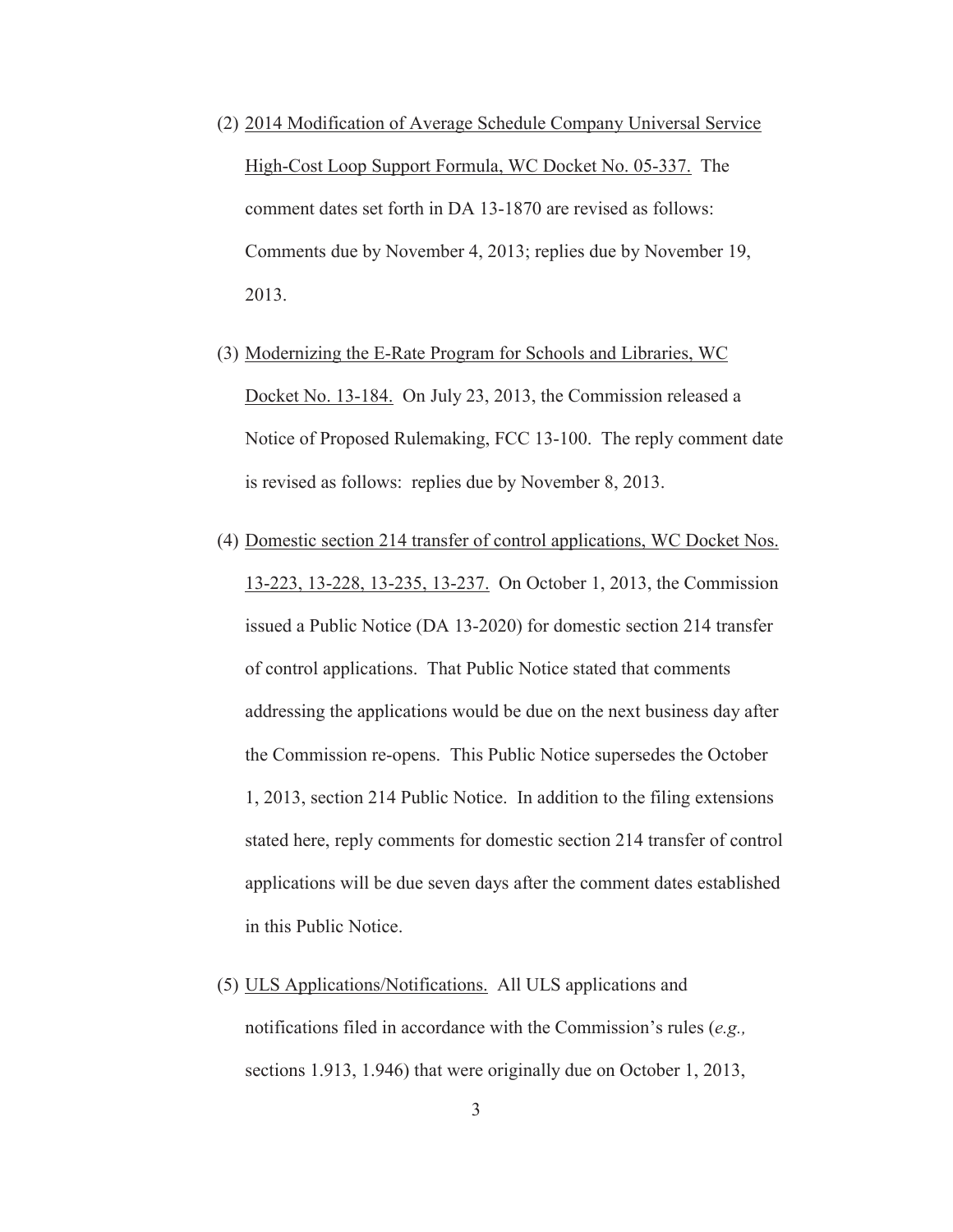through and including November 4, 2013, are now due on November 4, 2013. We note that ULS is currently available and encourage applicants and licensees to file any applications and notifications as soon as practicable. Please see http://www.fcc.gov/help/ulsinstructions-revised-filing-deadlines for information about filing requirements for these applications and notifications.

- (6) Vanity Call Sign Requests**.** During the period that the Commission was closed, ULS was not available for Amateur Radio Service licensees to file an application to modify their license grants to show a vanity call sign. Ordinarily, vanity call sign applications are processed on a dayby-day basis, with a random selection procedure used to determine the processing order for applications filed on the same day. In order to accommodate the orderly resumption of business, however, vanity call sign applications filed via ULS between October 17 and October 22 will all be processed as if they were filed on October 22, 2013. In addition, any vanity call sign applications that were filed by mail between October 1 and October 22 also will be treated as if they were filed on October 22, 2013.
- (7) Tribal Mobility Fund Phase I Auction (Auction 902). The Wireless Telecommunications Bureau and Wireline Competition Bureau will release a separate Public Notice in the near future announcing new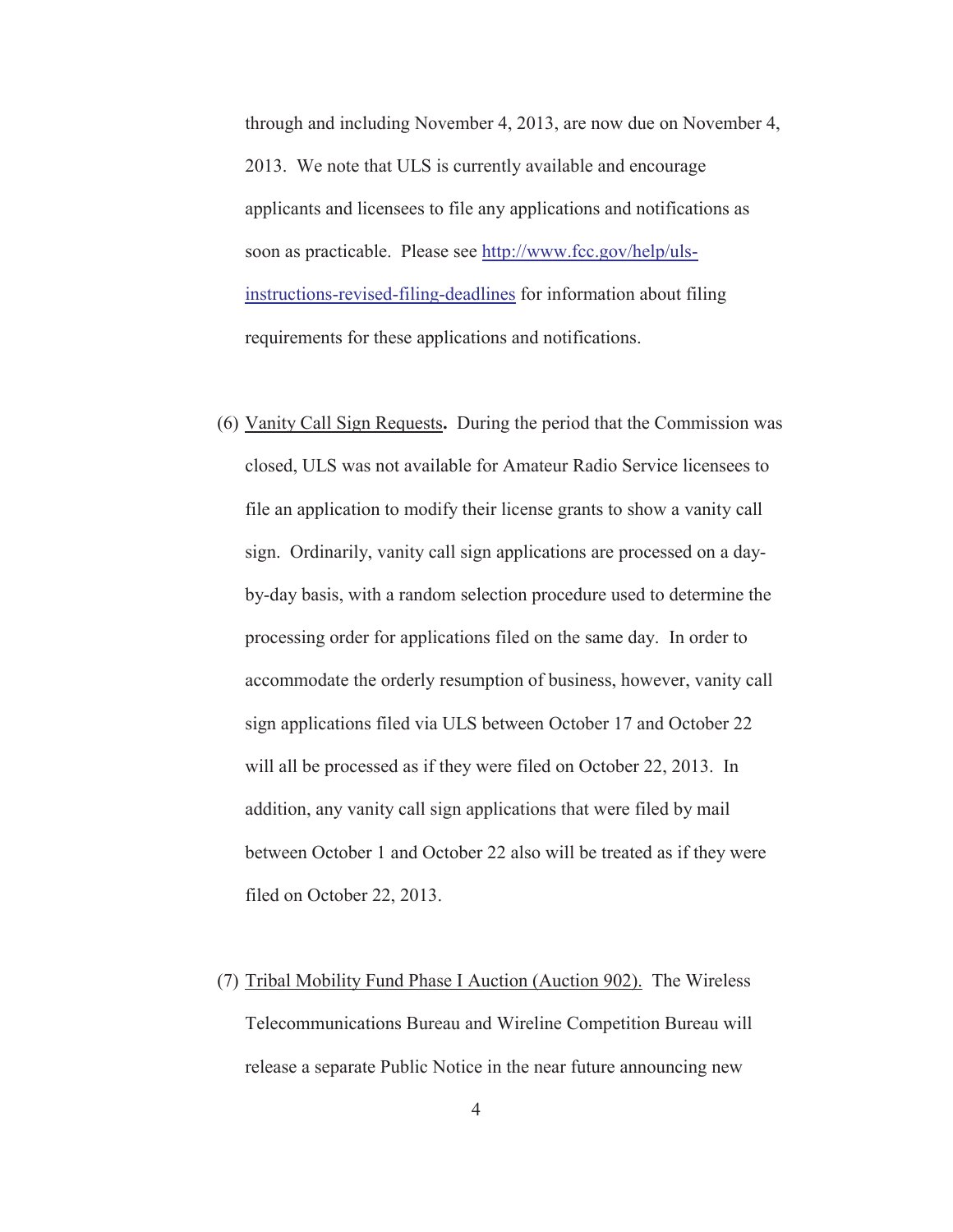dates and deadlines applicable to Auction 902. *See* Tribal Mobility Fund Phase I Auction Rescheduled for December 19, 2013; Notice and Filing Requirements and Other Procedures for Auction 902, *Public Notice*, AU Docket No. 13-53, DA 13-1672, 28 FCC Rcd 11628, 11646, para. 50 (2013) (announcing pre-auction dates and deadlines for Auction 902); *see also* Tribal Mobility Fund Phase I Auction (Auction 902); Short-Form Application Filing Window Suspended; Any Changes to Auction Schedule or Procedures to be Announced Upon Resumption of Operations, *Public Notice*, AU Docket No. 13-53, DA 13-2014 (rel. Oct. 1, 2013) (suspending short-form application filing window and noting that any changes to the previously scheduled deadline for filing short-form applications and to other previously scheduled procedures related to Auction 902 would be announced by public notice soon after resumption of regular Commission operations).

(8) Amendment of the Commission's Rules with Regard to Commercial Operations in the 1695-1710 MHz, 1755-1780 MHz, and 2155-2180 MHz Bands; Service Rules for Advanced Wireless Services in the 1915-1920 MHz, 1995-2000 MHz, 2020-2025 MHz, and 2175-2180 MHz Bands; Applications for License and Authority to Operate in the 2155-2175 MHz Band; Petitions for Forbearance Under 47 U.S.C. § 160, Order on Reconsideration and Notice of Proposed Rulemaking GN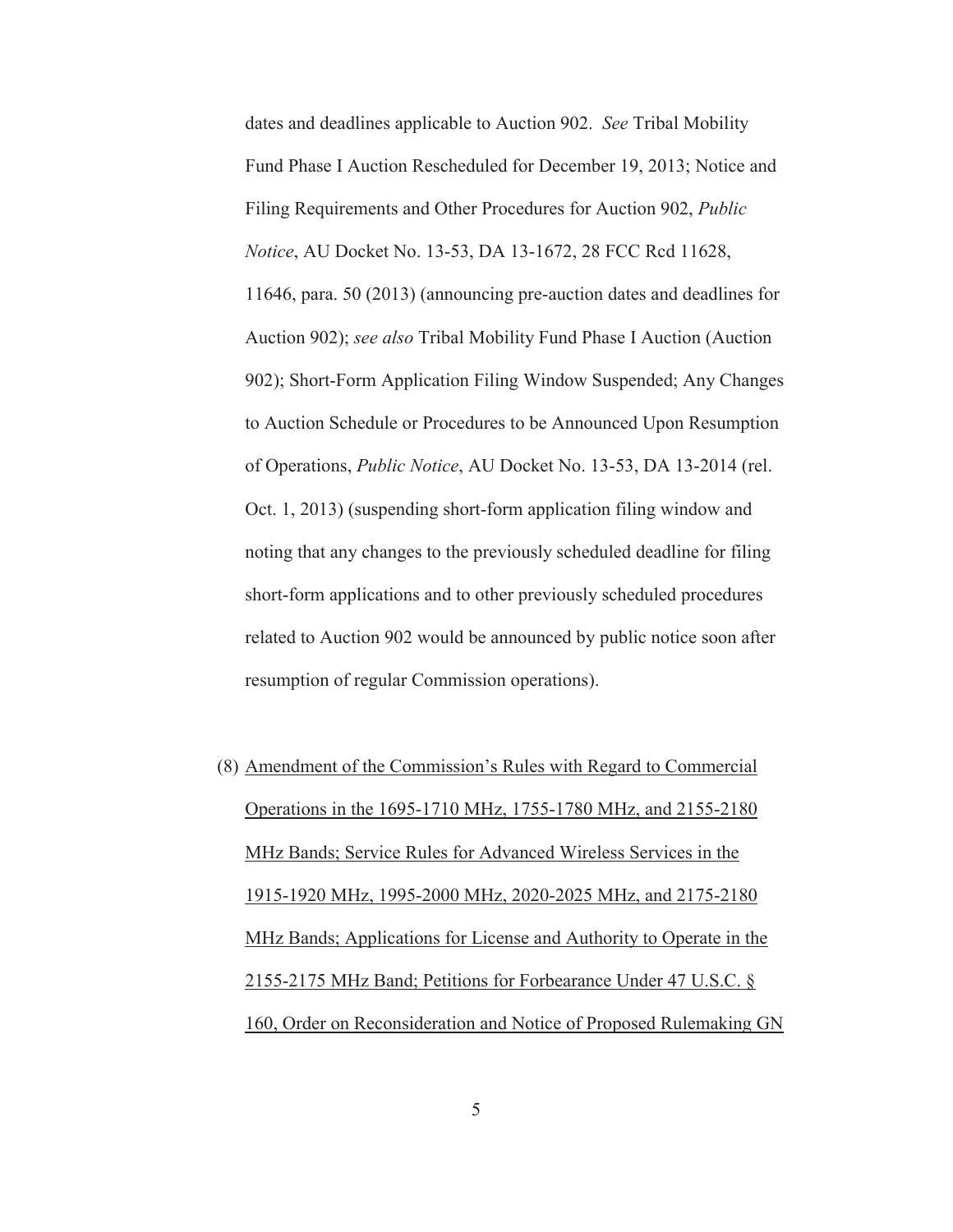Docket No. 13-185. The comment dates set forth in FCC 13-102 are revised as follows: Reply Comments are due by October 28, 2013.

- (9) DISH Network Corporation Petition for Waiver and request for Extension of Time, WT Docket No. 13-225. The comment dates set forth in DA 13-1877 are revised as follows: Reply Comments are due by October 28, 2013.
- (10) Reassessment of Exposure to Radiofrequency Electromagnetic Fields Limits and Policies in ET Docket Nos. 03-137 and 13-84; FCC 13-39. Reply Comments are due November 18, 2013.

In addition, Bureaus and Offices may by further Public Notice set additional filing deadlines different than those specified in this Public Notice for filings in specific proceedings or classes of proceedings.

The Commission cannot waive statutory filing deadlines such as those associated with petitions for reconsideration. Nonetheless, because of the disruption and uncertainty associated with the suspension of Commission activities and the relaunch of Commission filing systems, we will not consider the Commission open for filing of documents with statutory deadlines until Tuesday, October 22, 2013.

To the extent the due dates for filings to which reply or responsive pleadings are allowed are extended by this Public Notice, the due dates for the reply or responsive pleadings are extended by the same number of days. Thus, for example, if comments were originally due on October 30